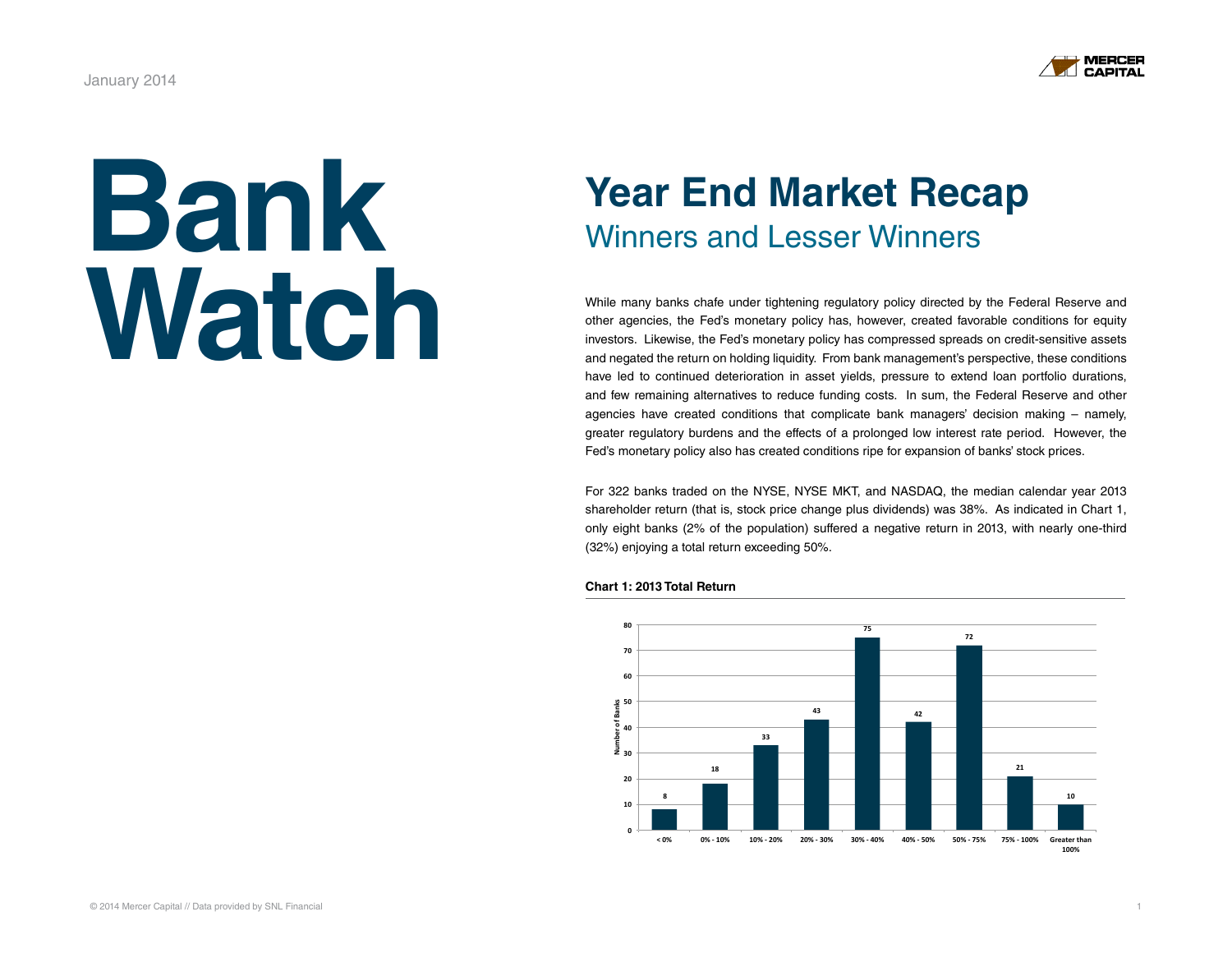#### **[Mercer Capital's](http://mercercapital.com/insights/newsletters/bank-watch/) Bank Watch <b>State Advisors** 2014 **January 2014**

The market performance is particularly striking when viewed relative to revenue growth in 2013, measured by the change in year-to-date recurring revenue between the year-to-date period ended September 30, 2013 and the comparable prior year period. Approximately one-half of the publicly traded banks experienced declining revenue in 2013, as illustrated in Chart 2. Many of the banks reporting faster revenue growth rates completed an acquisition.

#### **Chart 2: YTD 2013 Revenue Growth (Through 9/30/13)**



While revenue growth was difficult in 2013, banks had further opportunities to reduce creditrelated costs, leading to some increase in net income. SNL Financial's estimates suggest that "core" net income (that is, excluding certain non-recurring revenue and expense items) expanded a median of 8% for the population of publicly-traded banks in the trailing twelve month period ended September 30, 2013.

#### **Winners and "Lesser" Winners**

In performing a post mortem on a concluded year, it is often instructive to separate banks experiencing positive and negative returns, and then search for common characteristics distinguishing the two groups. In 2013, however, the "winner" and "loser" analogy appears less descriptive of the year. Therefore, we adopt the terms "winners" and "lesser winners."

Market performance in 2013 cut across all asset size categories (see Table 1). Favorable performance for the subset comprised of banks with assets between \$5 and \$10 billion (return of 47%), along with the attendant expansion of price/earnings and price/tangible book value multiples, has provided this group a strong currency to undertake merger and acquisition activity in 2014.

#### **Table 1**

| <b>Asset Size</b>           | Total<br>Return | Price /<br>Tangible<br><b>Book Value</b> | Price /<br>Est. 2014<br><b>Earnings</b> |
|-----------------------------|-----------------|------------------------------------------|-----------------------------------------|
| > \$50 Billion              | 37%             | 159%                                     | 12.44                                   |
| \$10 - \$50 Billion         | 39%             | 190%                                     | 16.13                                   |
| \$5 - \$10 Billion          | 47%             | 209%                                     | 16.49                                   |
| \$1 - \$5 Billion           | 39%             | 155%                                     | 15.60                                   |
| \$500 Million - \$1 Billion | 32%             | 108%                                     | 13.64                                   |
| $<$ \$500 Million           | 41%             | 97%                                      | 12.50                                   |
| <b>Total Group</b>          | 38%             | 151%                                     | 15.73                                   |

*All values represent medians*

#### **What We're Reading**

From *Bank Director*, Dennis Gibney writes "While the market is improving and conditions are ripe for deal making, addressing and evaluating regulatory position needs to be a continued focus."

#### http://mer.cr/1hORlsy

Jonathan Wegner highlights the opportunities and challenges of getting a deal done with a familyowned or closely held bank in this article from *Bank Director*.

#### http://mer.cr/1f9wmAk

*FinTalk* published an infographic containing the "Top Tech Trends for Banks in 2014."

http://mer.cr/1cZFQsQ

Marcus Cree writes in *American Banker* about stress tests – "No, Really, It's Good for You: Make the Most of Stress Tests."

#### http://mer.cr/1hnwXh6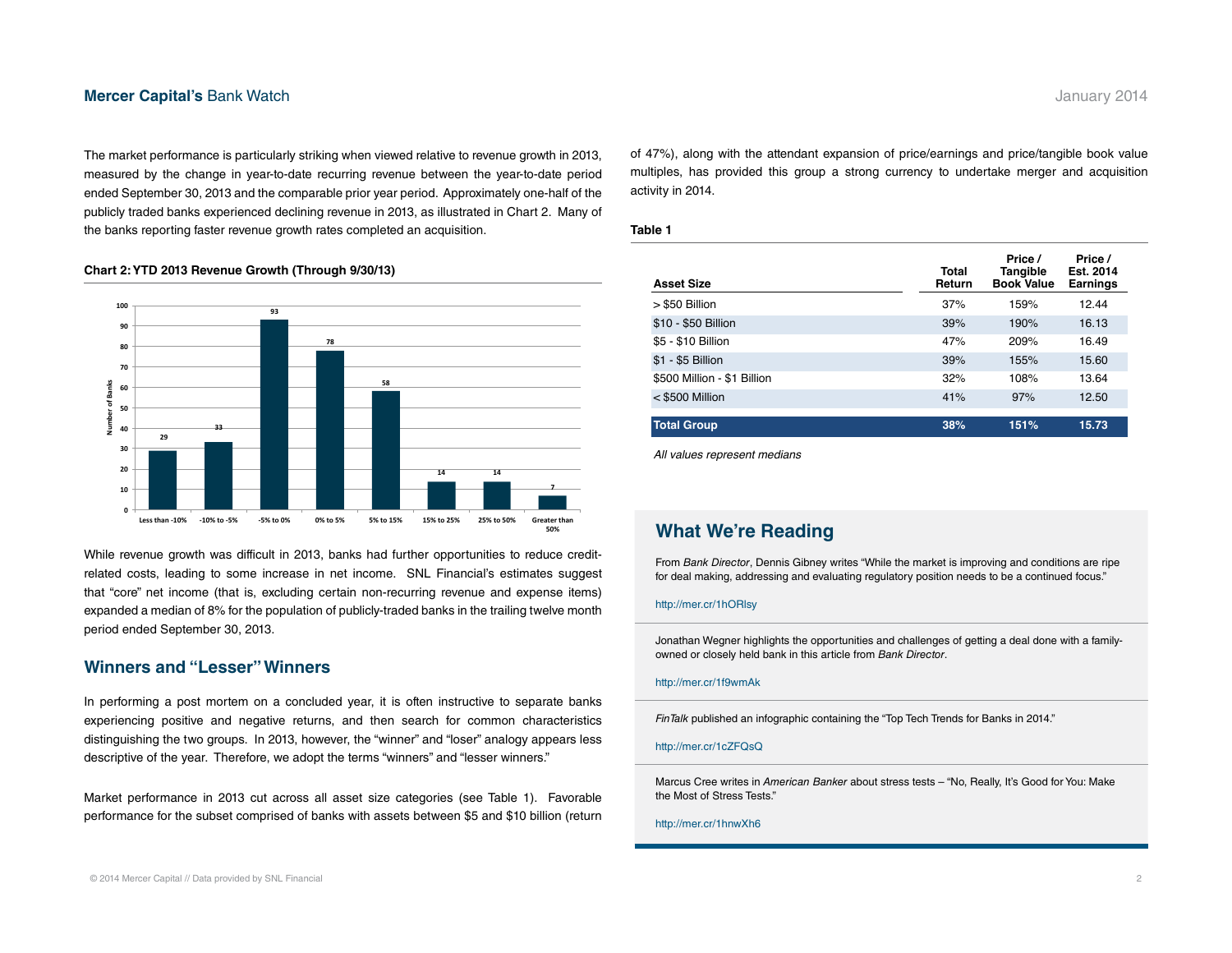#### **[Mercer Capital's](http://mercercapital.com/insights/newsletters/bank-watch/) Bank Watch <b>State Act 2014 Mercer Capital's Bank Watch** January 2014

A strategy of purchasing banks with lower price/tangible book value multiples at year-end 2012 would have served investors well in 2013, as banks with year-end 2012 price/tangible book value multiples of less than 75% outperformed in 2013 (per Table 2). In addition to being potentially more leveraged to improving economic conditions (due to their more fragile asset quality), banks with lower price/tangible book value multiples benefited from greater M&A activity, more open capital markets, and investors' desire for higher "beta" securities.

#### **Table 2**

| 12/31/12 Price / Tangible Book Value | Total<br>Return |
|--------------------------------------|-----------------|
| < 50%                                | 69%             |
| $50\% - 75\%$                        | 49%             |
| 75% - 100%                           | 36%             |
| 100% - 150%                          | 36%             |
| 150% - 200%                          | 39%             |
| >200%                                | 38%             |

*All values represent medians*

Perhaps the most meaningful demarcation between the winners and lesser winners is evident in revenue or loan growth rates. As indicated in Tables 3 and 4, total returns exceeded 40% only for the subset of banks with revenue growth exceeding 5% between the September 30, 2013 year-to-date period and the comparable prior year-to-date period.

#### **Table 3**

| <b>Revenue Growth</b> | Total<br>Return |
|-----------------------|-----------------|
| Greater than 25%      | 50%             |
| 10% to 25%            | 47%             |
| 5% to 10%             | 42%             |
| 0% to $5%$            | 38%             |
| $-5\%$ to 0%          | 33%             |
| $-5\%$ to $-10\%$     | 36%             |
| Less than $-10\%$     | 37%             |

*All values represent medians*

#### **Table 4**

| <b>Loan Growth</b> | <b>Total</b><br>Return |
|--------------------|------------------------|
| >25%               | 49%                    |
| $10\% - 25\%$      | 45%                    |
| $5\% - 10\%$       | 38%                    |
| $0\% - 5\%$        | 36%                    |
| $< 0\%$            | 37%                    |

*All values represent medians*

Several of the top performing banks in 2013 were active acquirers during the year. However, it was difficult to ascertain a relationship between acquisition activity and market returns, as suggested by Table 5. Thus, it remains incumbent on acquirers to maintain pricing discipline, such as by using their higher pricing multiple stocks to acquire smaller banks at lower multiples, and/or to demonstrate how the acquisition would benefit the acquirer's profitability growth.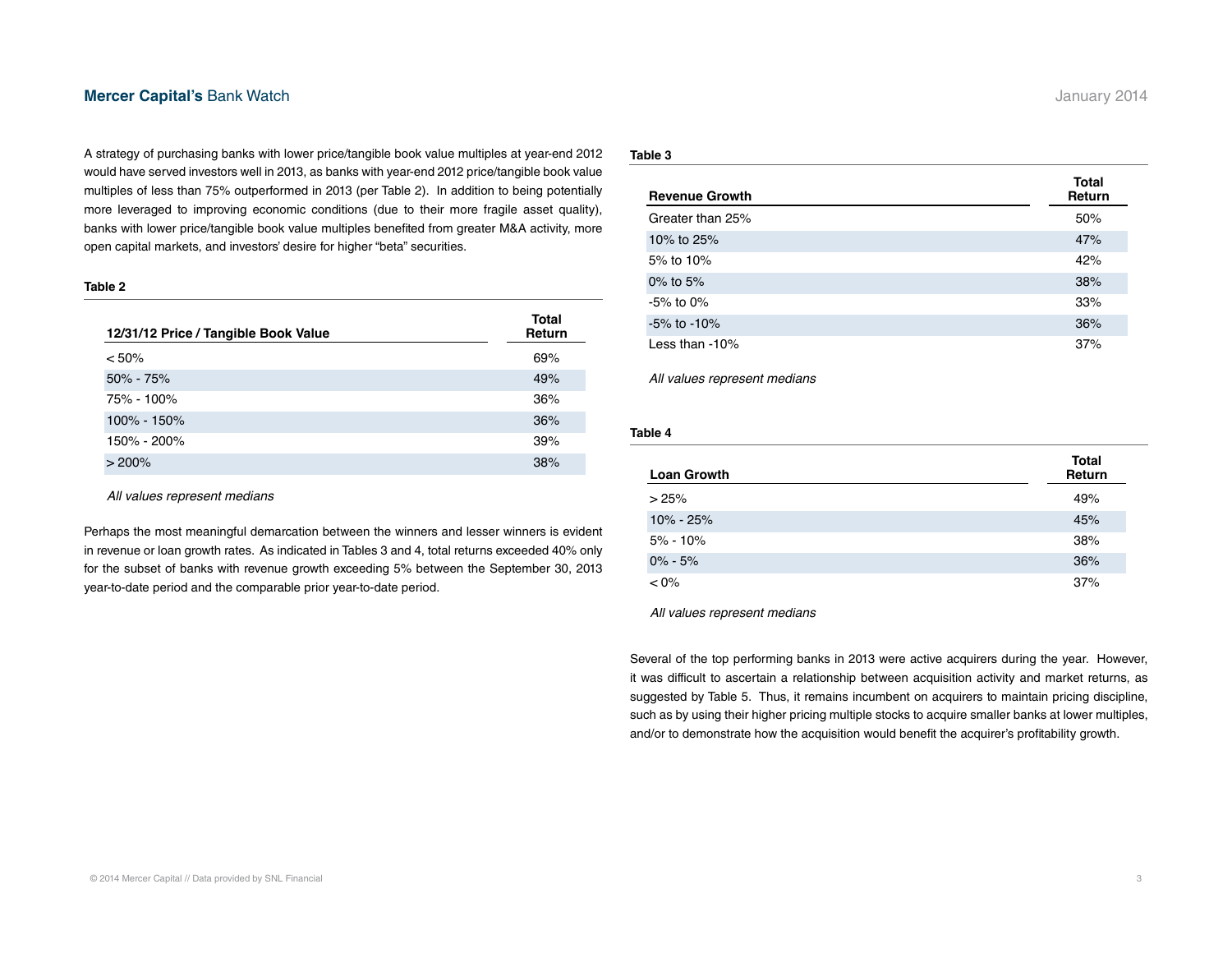#### **[Mercer Capital's](http://mercercapital.com/insights/newsletters/bank-watch/) Bank Watch <b>State Advisors** 2014 **January 2014**

#### **Table 5**

| Total<br>Return |
|-----------------|
| 38%             |
| 35%             |
|                 |

*All values represent medians*

In recent prior years, market returns often were correlated with non-performing asset ratios or changes in NPA ratios. This trend was less evident in 2013, as the winners included banks with NPAs less than 1% or greater than 10% of loans and other real estate owned.

#### **Table 6**

| 12/31/12 Non-Performing Asset Ratio | Total<br>Return |
|-------------------------------------|-----------------|
| $< 1.00\%$                          | 49%             |
| $1.00\% - 2.00\%$                   | 39%             |
| $2.00\% - 3.00\%$                   | 35%             |
| $3.00\% - 5.00\%$                   | 41%             |
| $5.00\% - 10.00\%$                  | 37%             |
| $>10.00\%$                          | 48%             |

#### **2014 Outlook**

Market prognosticators are not predicting a reprise of 2013's performance in 2014. In fact, returns comparable to 2013 would cause price/earnings multiples materially to exceed historical averages, without accelerating earnings growth. Analysts' EPS estimates available at year-end 2013 suggest growth on the order of 7% in fiscal 2014, with improvement to 11% in fiscal 2015. In addition, consensus estimates for the S&P 500 index predict appreciation on the order of 5% to 6%. These estimates appear consistent with lower, but still positive, returns in 2013.

Potential challenges in 2014 include:

- 1. An evolution in the market's perception towards a belief that banks do not deserve the widening multiples experienced in 2014, due to the profitability pressures or diminished growth outlooks.
- 2. Margin pressure from the continued low interest rate environment, especially if loan growth does not improve.
- 3. Fewer opportunities to materially reduce credit-related costs, which banks have been able to leverage in recent years to report better profitability in the face of sluggish revenue growth.
- 4. As noted in this article, accommodative Fed policy contributed to rising asset values in general and bank stock prices in particular. This occurred even with sluggish revenue growth trends in the industry, which are, in part, related to margin pressures caused by the same Fed policies. A tighter Fed policy, while perhaps providing some relief from margin contraction, may exert a drag on asset valuations. Thus, and somewhat ironically, higher revenue growth in the industry may not be correlated with better market performance of publicly traded banks.

A scenario also exists whereby rising M&A activity fuels further stock price appreciation, if the market views the acquisitions as accretive to shareholder value.

#### **Conclusion**

Mercer Capital assists banks, thrifts, credit unions, and other depository institutions with significant corporate valuation requirements, transactional advisory services, and other strategic decisions. We pair analytical rigor with industry knowledge to deliver unique insight into issues facing depositories. To discuss a transaction or valuation issue in confidence, please contact us.

Andrew k Gim

**Andrew K. Gibbs, CFA, CPA/ABV** gibbsa@mercercapital.com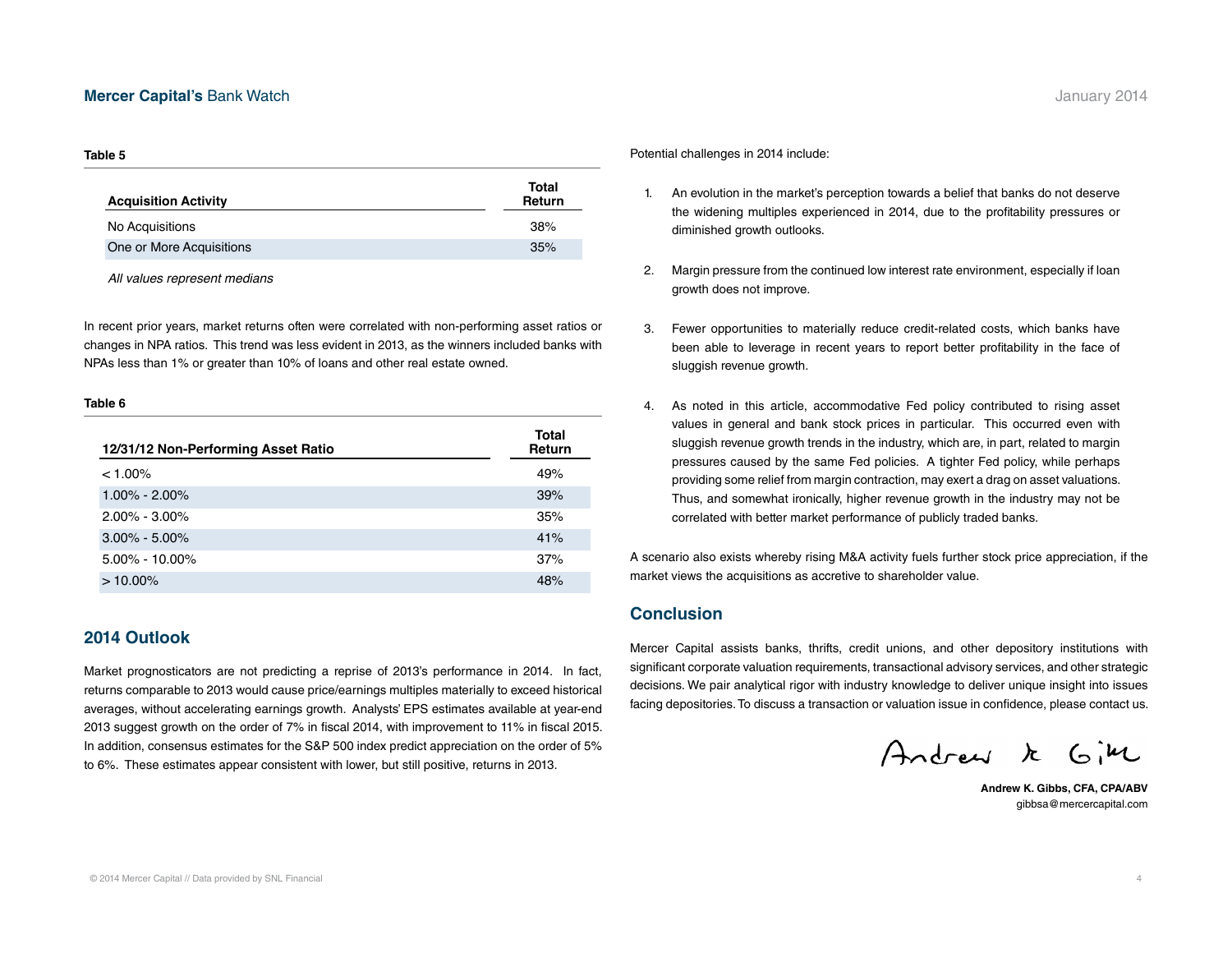### Davis, Gibbs, Crow to Speak at the **[2014 Acquire or Be Acquired Conference](http://www.bankdirector.com/index.php/conferences/acquire-or-be-acquired/)**

**Jeff K. Davis, CFA**, Managing Director of Financial Institutions, **Andrew K. Gibbs, CFA, CPA/ABV**, Leader, Depository Institutions Group, and **Matthew R. Crow, ASA, CFA**, President of Mercer Capital, are speaking at the 2014 Acquire or Be Acquired Conference sponsored by *Bank Director* magazine.

While industry and economic headwinds challenge banks both large and small, CEOs, CFOs, Chairmen and members of the board continue to attend Bank Director's Acquire or Be Acquired Conference. They do so to network with peers and explore a variety of financial growth, strategy and M&A topics through interactive sessions and presentations. Widely regarded as one of the financial industry's premier M&A conferences, Bank Director's 20th annual "AOBA" explores issues such as strategic alliances, investors' interests and whether now is the right time to be a buyer (or a seller).

Mercer Capital's topic for the 2014 conference is **"Acquisitions of Non-Depositories by Banks."** This session will review the opportunities and pitfalls in acquiring asset management, specialty finance, mortgage, insurance and other financial





**Davis Gibbs Crow**

companies outside the genre of traditional bank M&A. Wellstructured and reasonably-priced deals can add to an institution's franchise value through providing revenue diversification that sometimes has cross-sale opportunities and an earnings stream that may receive a higher P/E than traditional banking. If a buyer over-pays, executes poorly or underappreciates cultural differences, such acquisitions can be a disaster. The presenters will offer their views on opportunities for banks in addition to reviewing pricing trends.

Acquire or Be Acquired is being held January 26-28, 2014 at The Arizon Biltmore in Phoenix, Arizona.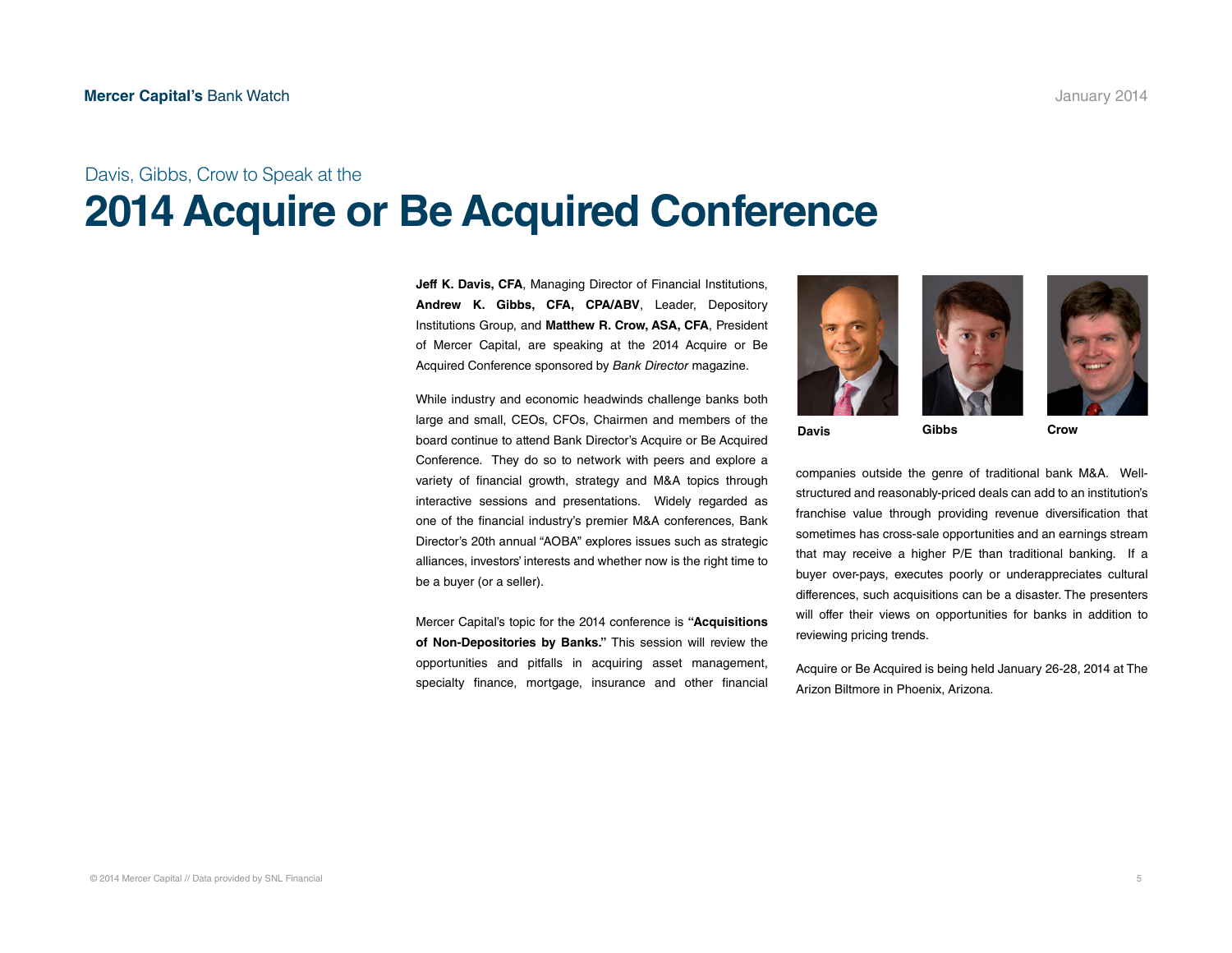#### **Mercer Capital's [Public Market Indicators](http://mercercapital.com/insights/newsletters/bank-watch/) Mathematic Accord 2014** January 2014



#### **Mercer Capital's Bank Group Index Overview Return Stratification of U.S. Banks Return Stratification of U.S. Banks**





#### **Median Valuation Multiples**

|                             | <b>Median Total Return</b> |              |                | Median Valuation Multiples as of December 31, 2013 |                           |                                |                              |                                       |                          |
|-----------------------------|----------------------------|--------------|----------------|----------------------------------------------------|---------------------------|--------------------------------|------------------------------|---------------------------------------|--------------------------|
| Indices                     | Month-to-Date              | Year-to-Date | Last 12 Months | Price/<br>LTM EPS                                  | Price / 2013<br>$(E)$ EPS | Price / 2014 (E)<br><b>EPS</b> | Price /<br><b>Book Value</b> | Price / Tangible<br><b>Book Value</b> | <b>Dividend</b><br>Yield |
| Atlantic Coast Index        | $-0.89%$                   | 33.18%       | 33.18%         | 14.41                                              | 14.39                     | 15.31                          | 109.5%                       | 121.0%                                | 2.4%                     |
| Midwest Index               | $-0.78%$                   | 41.48%       | 41.48%         | 12.62                                              | 13.40                     | 13.82                          | 116.0%                       | 125.4%                                | 2.0%                     |
| Northeast Index             | 0.44%                      | 33.79%       | 33.79%         | 15.26                                              | 16.04                     | 14.37                          | 127.5%                       | 135.2%                                | 2.6%                     |
| Southeast Index             | $-0.17%$                   | 38.60%       | 38.60%         | 13.45                                              | 14.88                     | 16.74                          | 124.7%                       | 133.9%                                | 1.9%                     |
| West Index                  | 1.37%                      | 42.83%       | 42.83%         | 15.85                                              | 17.65                     | 16.93                          | 133.0%                       | 137.6%                                | 1.7%                     |
| <b>Community Bank Index</b> | 0.20%                      | 37.77%       | 37.77%         | 14.72                                              | 15.58                     | 15.44                          | 121.3%                       | 132.8%                                | 2.2%                     |
| <b>SNL Bank Index</b>       | 1.70%                      | 37.30%       | 37.30%         | na                                                 | na                        | na                             | na                           | na                                    | na                       |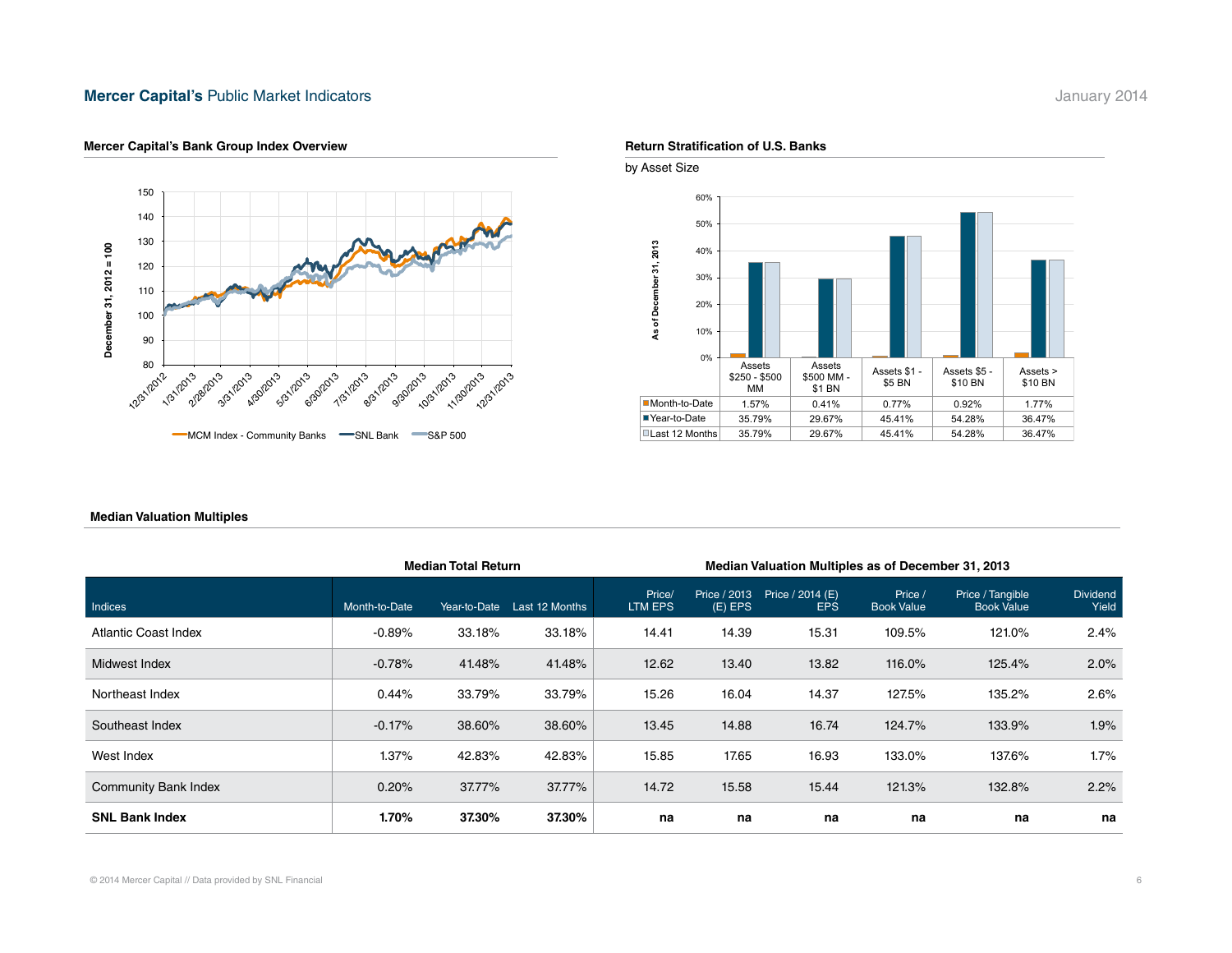#### **Mercer Capital's [M&A Market Indicators](http://mercercapital.com/insights/newsletters/bank-watch/) Mathematic Control of the Capital's M&A Market Indicators January 2014**

#### **Median Price/Earnings Multiples**

*Target Banks Assets <\$5BN and LTM ROE >5%*



#### **Median Core Deposit Multiples**

*Target Banks Assets <\$5BN and LTM ROE >5%*



#### **Median Price/Tangible Book Value Multiples**

*Target Banks Assets <\$5BN and LTM ROE >5%*



#### **Median Valuation Multiples for M&A Deals**

*Target Banks Assets <\$5BN and LTM ROE >5%, through December 31, 2013*

| <b>Regions</b>               | Price /<br><b>LTM</b><br><b>Earnings</b> | Price /<br>Tang.<br><b>BV</b> | Price /<br><b>Core Dep</b><br>Premium | No.<br>of<br><b>Deals</b> | <b>Median</b><br>Deal<br><b>Value</b> | Target's<br><b>Median</b><br><b>Assets</b> | Target's<br><b>Median</b><br><b>LTM</b><br><b>ROAE (%)</b> |
|------------------------------|------------------------------------------|-------------------------------|---------------------------------------|---------------------------|---------------------------------------|--------------------------------------------|------------------------------------------------------------|
| Atlantic Coast               | 14.47                                    | 1.36                          | 4.2%                                  | 13                        | 54.58                                 | 572,324                                    | 7.32%                                                      |
| <b>Midwest</b>               | 17.57                                    | 1.43                          | 6.0%                                  | 62                        | 23.28                                 | 114,845                                    | 9.03%                                                      |
| Northeast                    | 16.06                                    | 1.49                          | $7.7\%$                               | 5                         | 110.80                                | 368,930                                    | 8.15%                                                      |
| Southeast                    | 20.64                                    | 1.19                          | 1.6%                                  | 10                        | 53.60                                 | 219,831                                    | 6.54%                                                      |
| West                         | 13.44                                    | 1.27                          | 3.7%                                  | 15                        | 31.82                                 | 242,220                                    | 7.35%                                                      |
| <b>Nat'l Community Banks</b> | 17.01                                    | 1.37                          | 4.7%                                  | 105                       | 32.51                                 | 182,385                                    | 8.15%                                                      |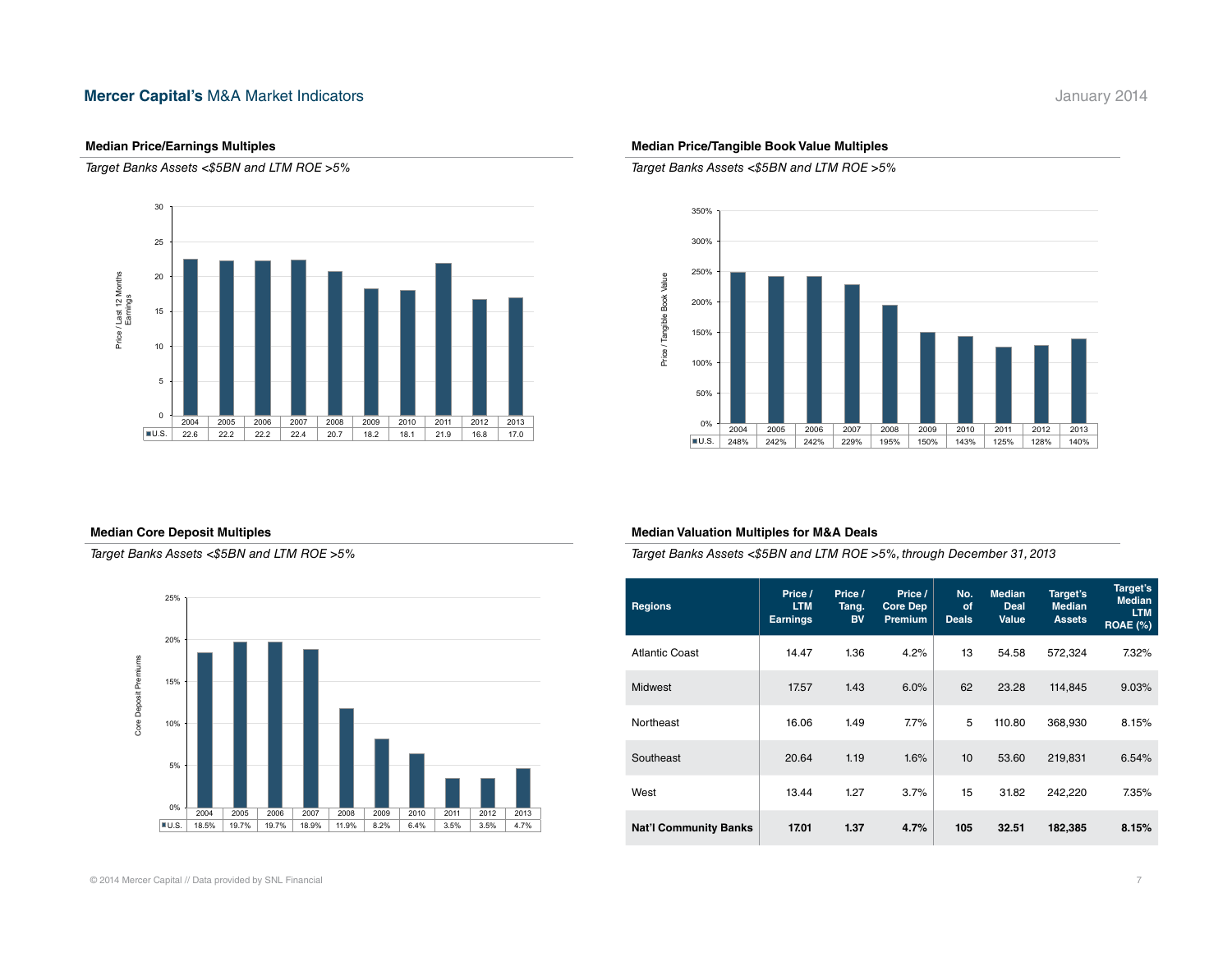## **Mercer Capital's Regional Public Bank Peer Reports**

Updated weekly, Mercer Capital's Regional Public Bank Peer Reports offer a closer look at the market pricing and performance of publicly traded banks in the states of five U.S. regions. Click on the map to view the reports from the representative region.



**[Atlantic Coast](http://mercercapital.com/insights/rbprs/rbpr-ac/) [Midwest](http://mercercapital.com/insights/rbprs/rbpr-mw/)**



**[Northeast](http://mercercapital.com/insights/rbprs/rbpr-ne/)**





**[West](http://mercercapital.com/insights/rbprs/rbpr-w/)**